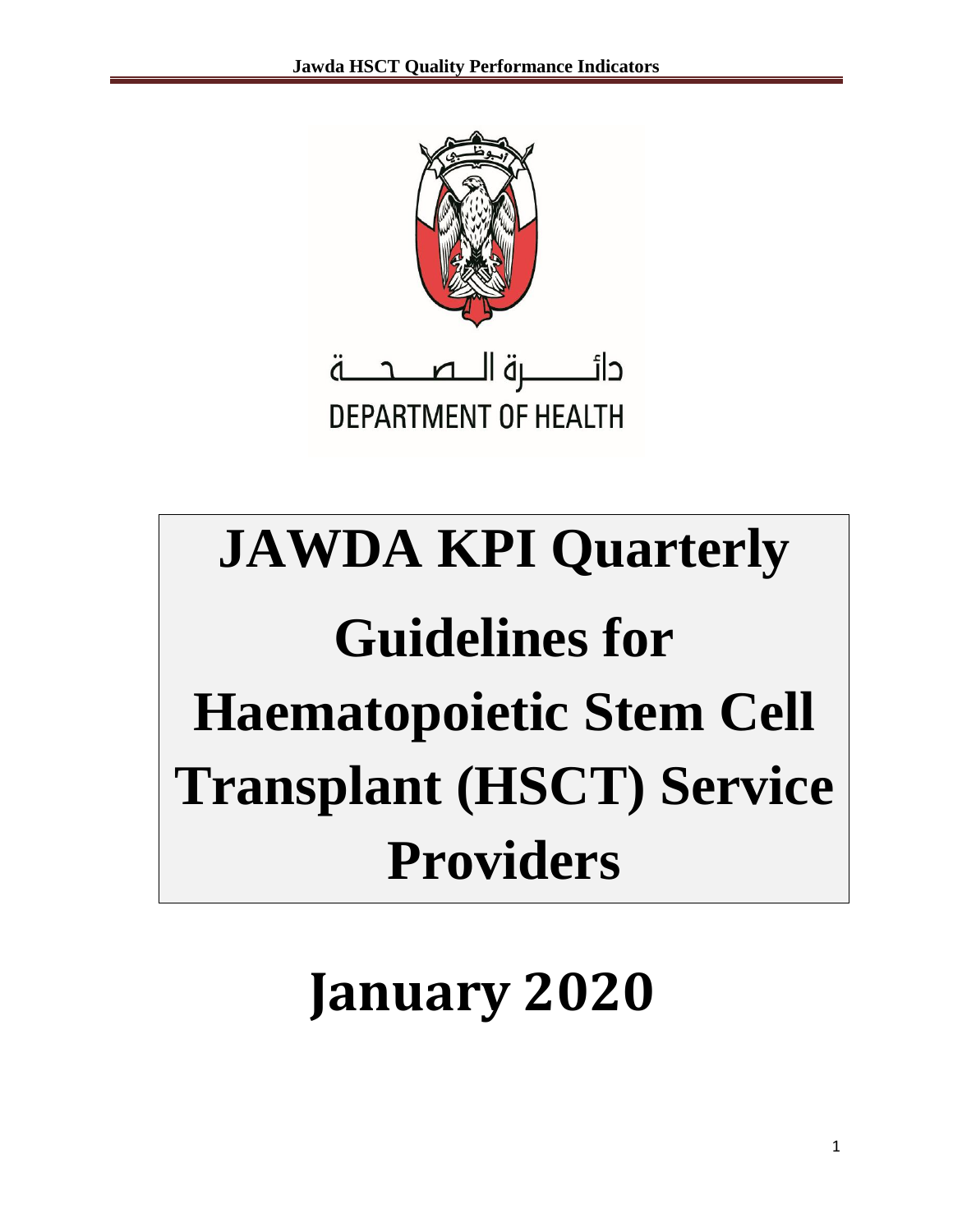## **Table of Contents**

| Haematopoietic Stem Cell Transplantation Quality Performance Indicators 5 |  |
|---------------------------------------------------------------------------|--|
|                                                                           |  |
|                                                                           |  |
|                                                                           |  |
| Percentage of patients dying within 100 days of allogenic transplant 8    |  |
|                                                                           |  |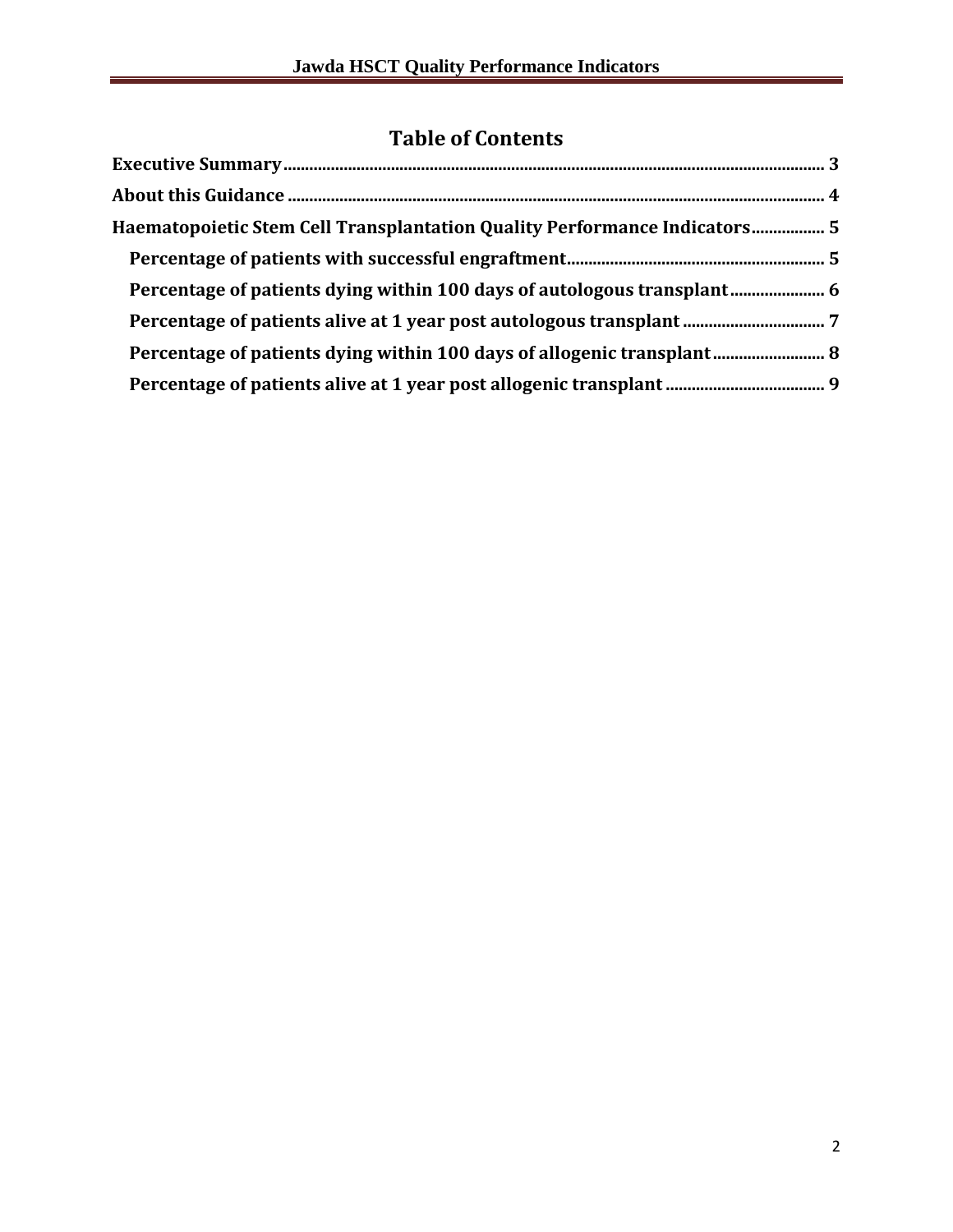### <span id="page-2-0"></span>**Executive Summary**

The Department of Health– Abu Dhabi (DOH) is the regulatory body of the healthcare sector in the Emirate of Abu Dhabi and ensures excellence in healthcare for the community by monitoring the health status of its population.

The Emirate of Abu Dhabi is experiencing a substantial growth in the number of hospitals, centers and clinics. This is ranging from school clinics and mobile units to internationally renowned specialist and tertiary academic centers. Although, access and quality of care has improved dramatically over the last couple of decades, mirroring the economic upturn and population boom of Emirate of Abu Dhabi, however challenges remain in addressing further improvements.

The main challenges that are presented with increasingly dynamic population include an aging population with increased expectation for treatment, utilization of technology and diverse workforce leading to increased complexity of healthcare provision in Abu Dhabi. All of this results in an increased and inherent risk to quality and patient safety.

DOH has developed dynamic and comprehensive quality framework in order to bring about improvements across the health sector. This guidance relates to the quality indicators that DOH is mandating the quarterly reporting against by the operating general and specialist hospitals in Abu Dhabi.

The guidance sets out the full definition and method of calculation for patient safety and clinical effectiveness indicators. For enquiries about this guidance, please contact [jawda@DoH.gov.ae](mailto:jawda@DoH.gov.ae)

This document is subject for review and therefore it is advisable to utilize online versions available on the DOH at all times.

Published: January 2020 Version 1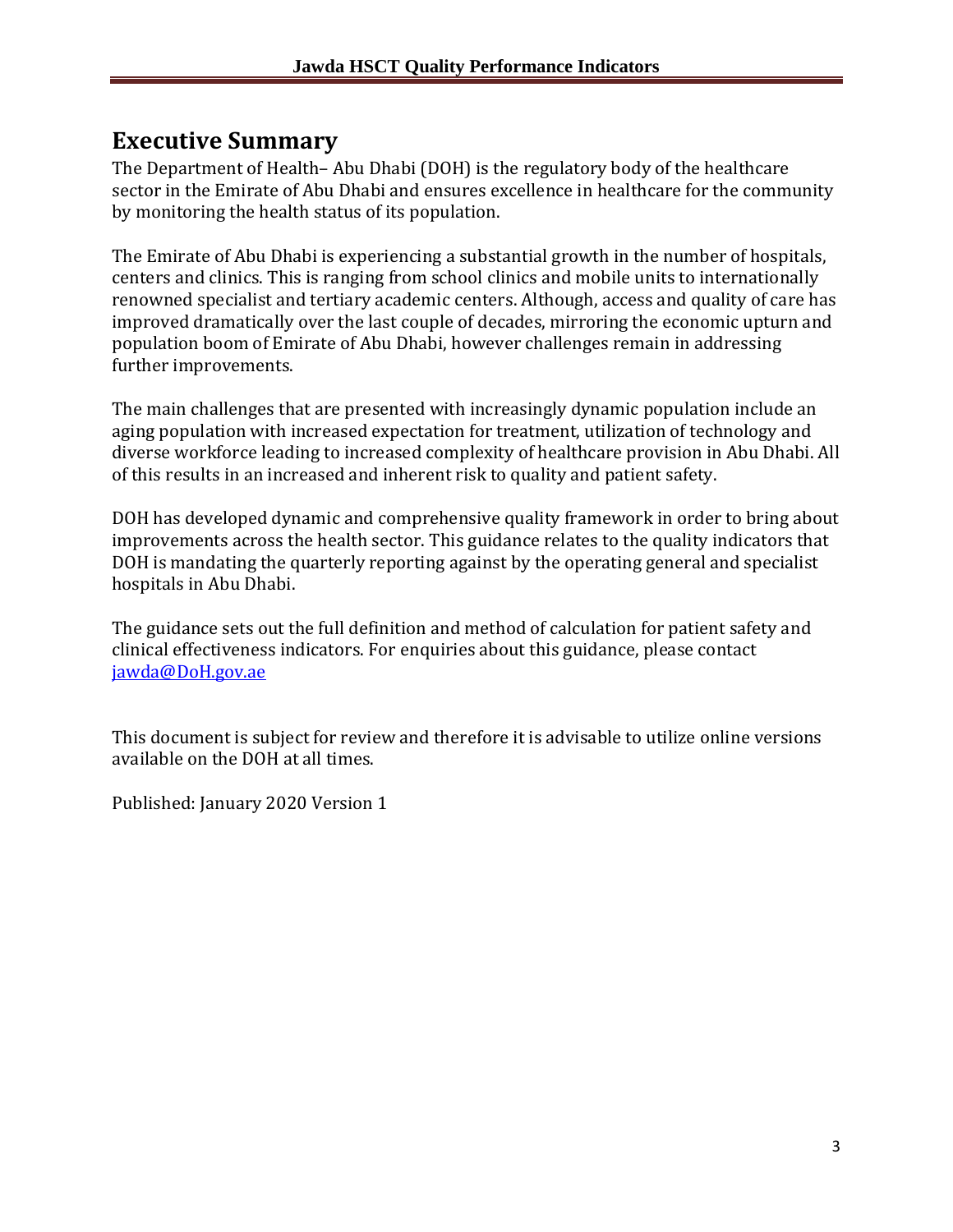## <span id="page-3-0"></span>**About this Guidance**

The guidance sets out the definitions and reporting frequency of JAWDA Haematopoietic Stem Cell Transplantation (HSCT) Facilities performance indicators. The Department of Health (DoH), with consultation from local and international expertise of Haematopoietic Stem Cell Transplantation (HSCT), has developed Haematopoietic Stem Cell Transplantation Performance Indicators that are aimed for assessing the degree to which a provider competently and safely delivers the appropriate clinical services to the patient within the optimal period of time.

The Jawda KPI for Haematopoietic Stem Cell Transplantation patients in this guidance include measures to monitor morbidity and mortality in patients undergoing Haematopoietic Stem Cell Transplantation. Healthcare providers are the most qualified professionals to develop and evaluate quality of care for kidney disease patients; therefore, it is crucial that clinicians retain a leadership position in defining performance among Haematopoietic Stem Cell Transplantation s healthcare providers.

#### **Who is this guidance for?**

All DoH licensed healthcare facilities providing Haematopoietic Stem Cell Transplantation services in the Emirate of Abu Dhabi.

#### **How do I follow this guidance?**

Each provider will nominate one member of staff to coordinate, collect, monitor and report Haematopoietic Stem Cell Transplantation services quality indicators data as per communicated dates. The nominated healthcare facility lead must in the first instance email their contact details (if different from previous submission) to [JAWDA@doh.gov.ae](mailto:JAWDA@doh.gov.ae/)  and submit the required quarterly quality performance indicators through Jawda online portal.

#### **What are the Regulation related to this guidance?**

- Legislation establishing the Health Sector
- As per DoH [Policy for Quality and Patient Safety](https://www.haad.ae/HAAD/LinkClick.aspx?fileticket=Jrh93s-AyUA%3d&tabid=1276) issued January 15<sup>th</sup> 2017, this guidance applies to all DoH Licensed Hospital Healthcare Facilities in the Emirate of Abu Dhabi in accordance with the requirements set out in this Standard.
- DOH Standard on Stem Cell Therapies and Products & Regenerative Medicine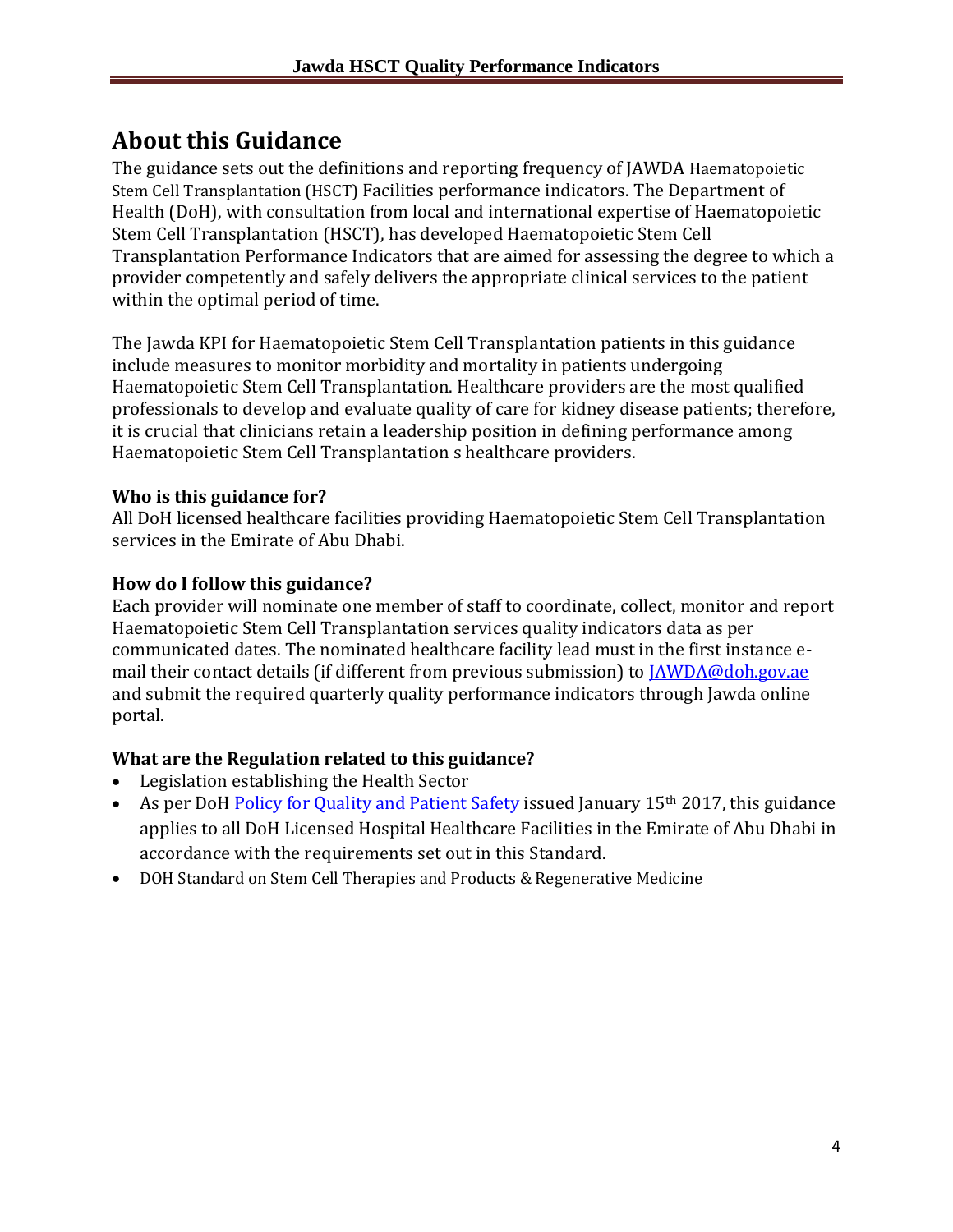## <span id="page-4-0"></span>Haematopoietic Stem Cell Transplantation Quality Performance Indicators

#### <span id="page-4-1"></span>**Type: Haematopoietic Stem Cell Transplantation Number: BMT001**

| <b>KPI Description (title):</b> | Percentage of patients with successful engraftment                                                                                                                                                                                                                                                                             |
|---------------------------------|--------------------------------------------------------------------------------------------------------------------------------------------------------------------------------------------------------------------------------------------------------------------------------------------------------------------------------|
| <b>Domain</b>                   | <b>Patient Centered</b>                                                                                                                                                                                                                                                                                                        |
| Sub-Domain                      | Clinical Outcome                                                                                                                                                                                                                                                                                                               |
| <b>Definition</b>               | Percentage of patients with successful engraftment                                                                                                                                                                                                                                                                             |
| <b>Calculation</b>              | <b>Numerator</b> : Number of patients where engraftment was successful<br>(successful defined as neutrophil count of $\rightarrow$ 0.5 $*$ 10^9L) for three<br>consecutive days by day plus 28)<br><b>Denominator:</b> Total number of patients transplanted in the first 6<br>months of the previous 7 month reporting period |
| <b>Reporting Frequency</b>      | Quarterly                                                                                                                                                                                                                                                                                                                      |
| <b>Unit Measure</b>             | Percentage                                                                                                                                                                                                                                                                                                                     |
| <b>International comparison</b> | Specialized Services Quality Dashboards - Blood and Infection metric                                                                                                                                                                                                                                                           |
| if available                    | definitions for 2019/20                                                                                                                                                                                                                                                                                                        |
| <b>Desired Direction</b>        | Higher is better                                                                                                                                                                                                                                                                                                               |
| <b>Data Source</b>              | Centrally collected claim data (KEH)                                                                                                                                                                                                                                                                                           |
|                                 | Patient medical record                                                                                                                                                                                                                                                                                                         |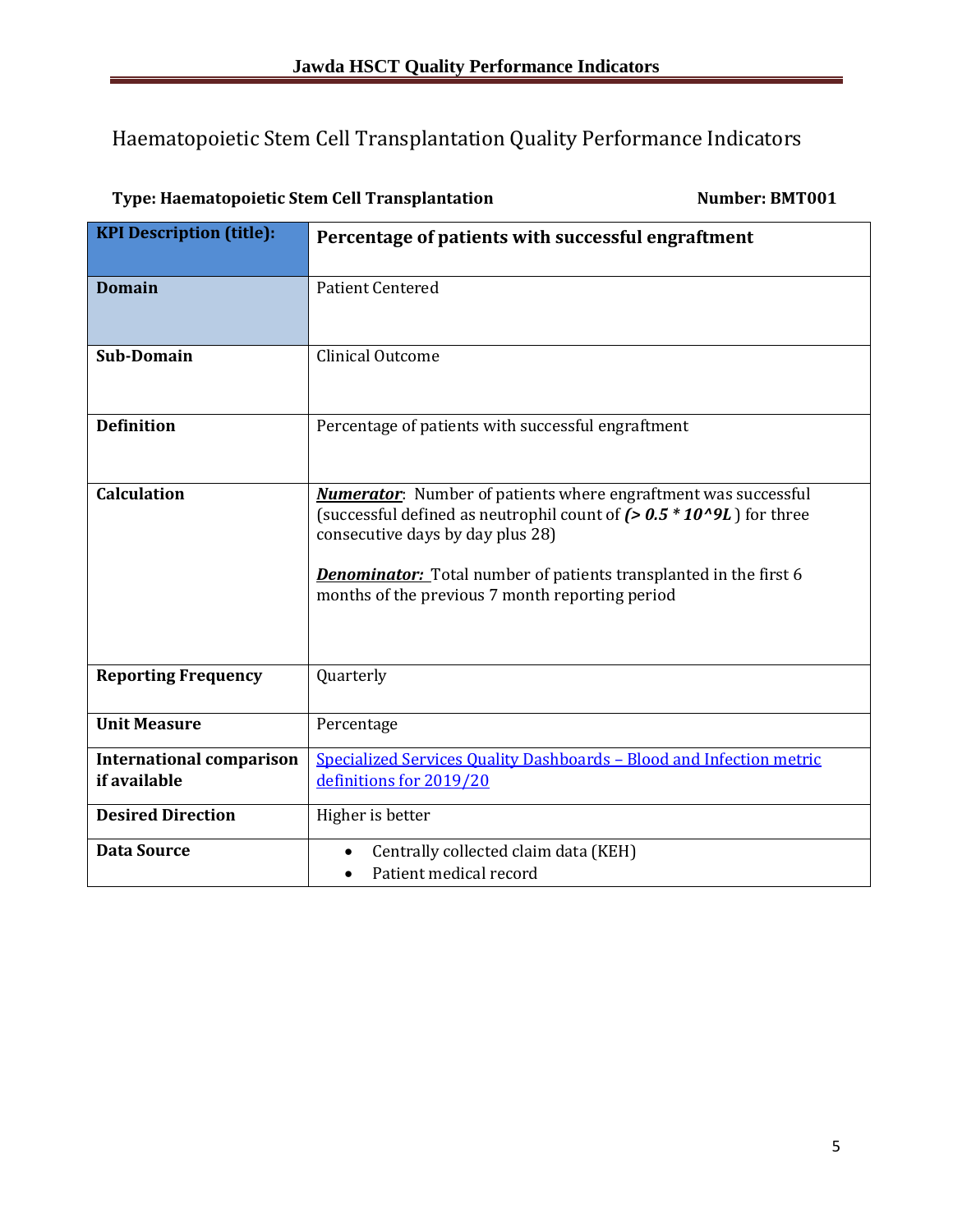#### <span id="page-5-0"></span>**Type: Haematopoetic Stem Cell Transplantation Number: BMT002**

| <b>KPI Description (title):</b> | Percentage of patients dying within 100 days of autologous<br>transplant                                                                                                                                                                        |
|---------------------------------|-------------------------------------------------------------------------------------------------------------------------------------------------------------------------------------------------------------------------------------------------|
| <b>Domain</b>                   | <b>Patient Centered</b>                                                                                                                                                                                                                         |
| Sub-Domain                      | <b>Clinical Outcome</b>                                                                                                                                                                                                                         |
| <b>Definition</b>               | Percentage of patients dying within 100 days of <i>autologous</i> transplant                                                                                                                                                                    |
| <b>Calculation</b>              | Numerator: Number of patients in denominator who died within 100 days<br>of <i>autologous</i> transplant<br><b>Denominator:</b> Total number of <b>autologous</b> transplants in the first 365<br>days of the previous 465 day reporting period |
| <b>Reporting Frequency</b>      | Quarterly                                                                                                                                                                                                                                       |
| <b>Unit Measure</b>             | Percentage of BMT died within 100 days of <i>autologous</i> transplant                                                                                                                                                                          |
| <b>International</b>            | Specialized Services Quality Dashboards - Blood and Infection metric                                                                                                                                                                            |
| comparison if available         | definitions for 2019/20                                                                                                                                                                                                                         |
| <b>Desired Direction</b>        | Lower is better                                                                                                                                                                                                                                 |
| <b>Data Source</b>              | Centrally collected claim data (KEH)<br>Patient medical record                                                                                                                                                                                  |
|                                 |                                                                                                                                                                                                                                                 |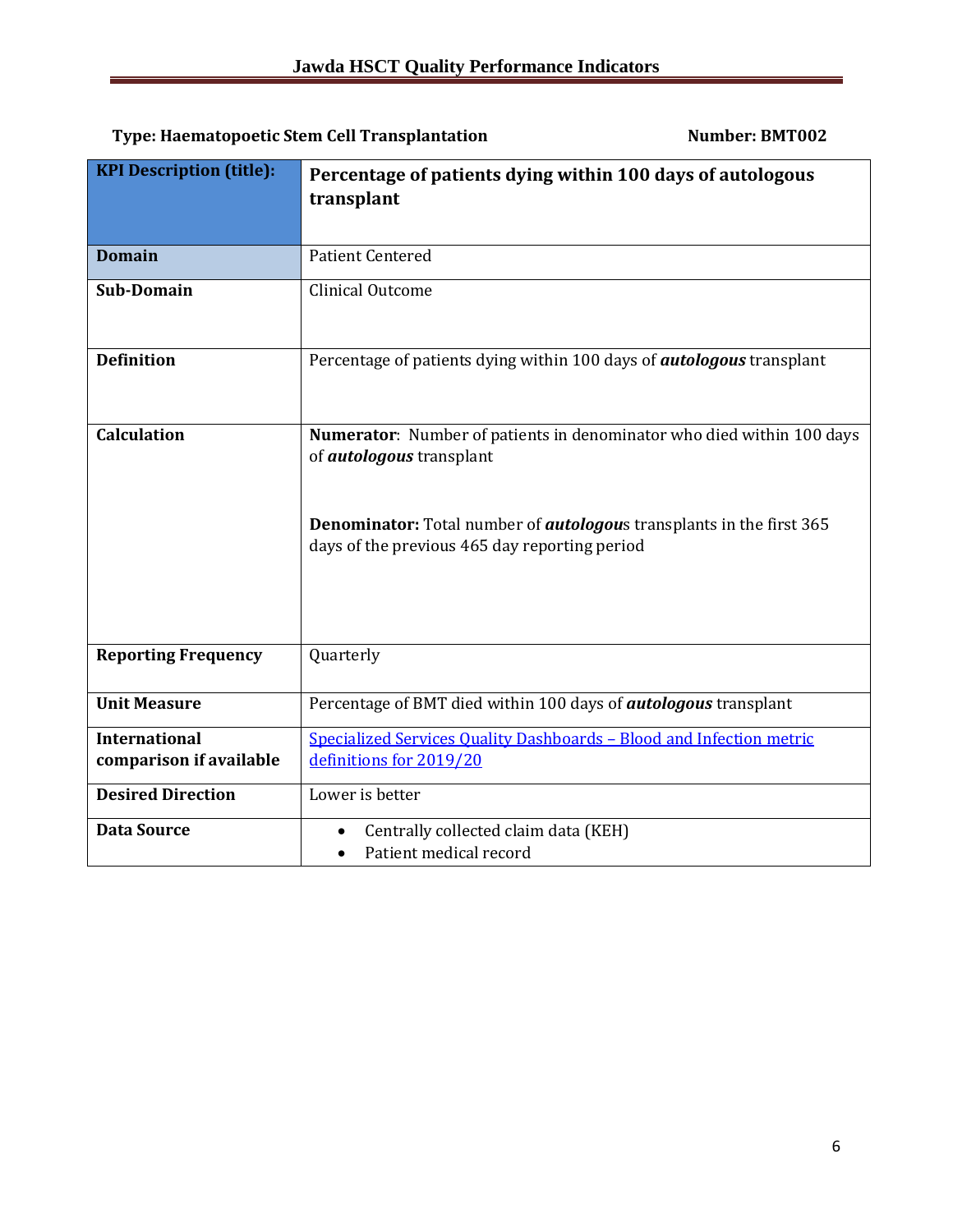#### <span id="page-6-0"></span>**Type: Haematopoetic Stem Cell Transplantation Number: BMT003**

| <b>KPI Description (title):</b> | Percentage of patients alive at 1 year post autologous transplant                 |
|---------------------------------|-----------------------------------------------------------------------------------|
|                                 |                                                                                   |
| <b>Domain</b>                   | <b>Patient Centered</b>                                                           |
|                                 |                                                                                   |
|                                 |                                                                                   |
| <b>Sub-Domain</b>               | <b>Clinical Outcome</b>                                                           |
|                                 |                                                                                   |
|                                 |                                                                                   |
| <b>Definition</b>               | Percentage of patients alive at 1 year post <b>autologous</b> transplant          |
|                                 |                                                                                   |
|                                 |                                                                                   |
| <b>Calculation</b>              | <b>Numerator:</b> Number of patients in denominator alive 1 year after            |
|                                 | <i>autologous</i> transplant                                                      |
|                                 |                                                                                   |
|                                 | <b>Denominator:</b> Total number of <i>autologous transplants</i> in the first 12 |
|                                 | months of the previous 24-month reporting period.                                 |
|                                 |                                                                                   |
|                                 |                                                                                   |
|                                 |                                                                                   |
|                                 |                                                                                   |
|                                 |                                                                                   |
| <b>Reporting Frequency</b>      | Annual                                                                            |
|                                 |                                                                                   |
| <b>Unit Measure</b>             | Percentage of survival at 1 year after <b>autologous</b> transplant               |
| <b>International comparison</b> | Specialized Services Quality Dashboards - Blood and Infection metric              |
| if available                    | definitions for 2019/20                                                           |
|                                 |                                                                                   |
| <b>Desired Direction</b>        | Higher is better                                                                  |
| <b>Data Source</b>              | Centrally collected claim data (KEH)                                              |
|                                 | Patient medical record                                                            |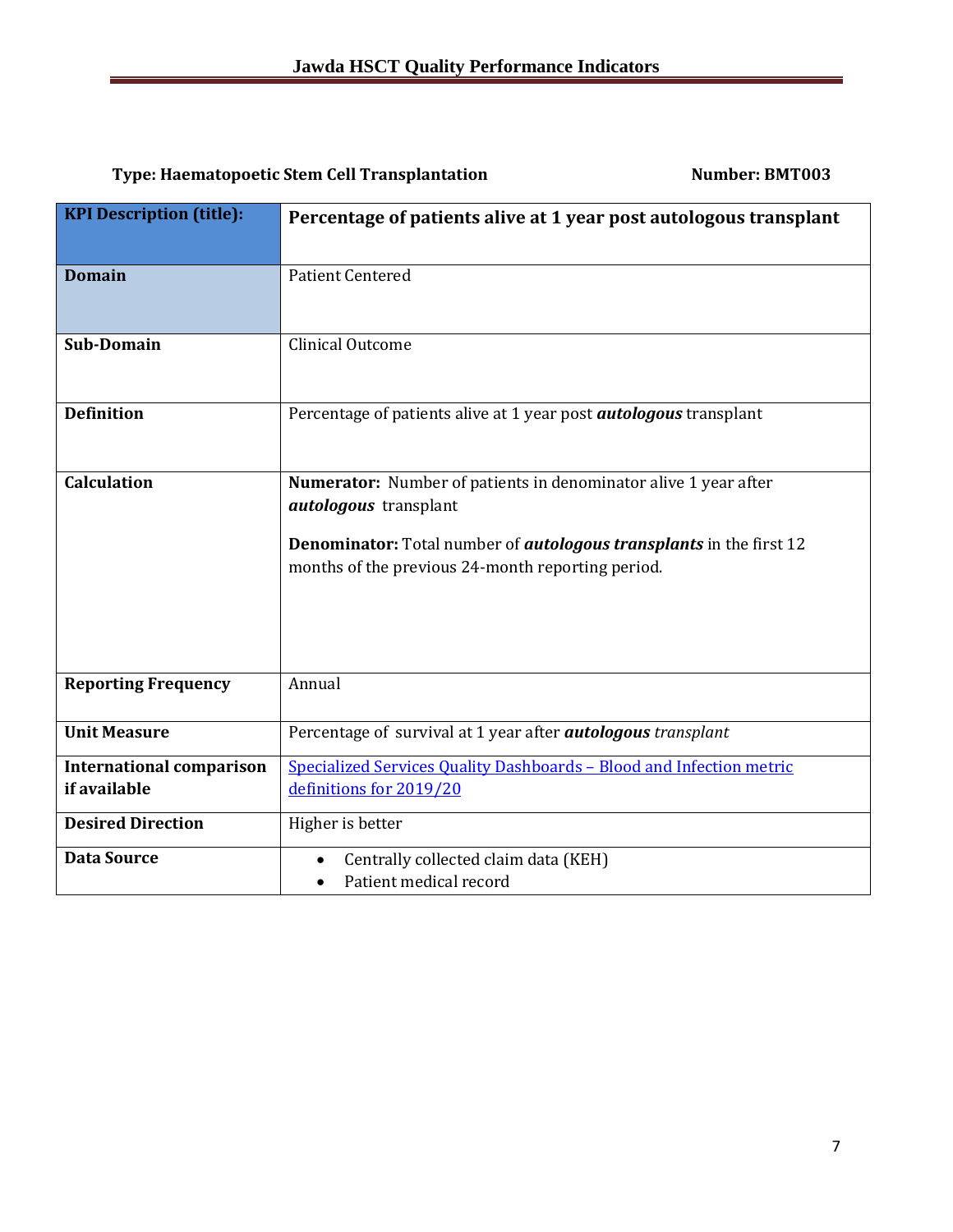#### <span id="page-7-0"></span>**Type: Haematopoetic Stem Cell Transplantation Mumber: BMT004**

| <b>KPI Description (title):</b> | Percentage of patients dying within 100 days of allogenic                                                                          |
|---------------------------------|------------------------------------------------------------------------------------------------------------------------------------|
|                                 | transplant                                                                                                                         |
|                                 |                                                                                                                                    |
| <b>Domain</b>                   | <b>Patient Centered</b>                                                                                                            |
| Sub-Domain                      | Clinical outcome                                                                                                                   |
|                                 |                                                                                                                                    |
| <b>Definition</b>               | Percentage of patients dying within 100 days of <b>allogenic</b> transplant                                                        |
|                                 |                                                                                                                                    |
| <b>Calculation</b>              | Numerator: Number of patients in denominator who died within 100 days of<br>allogenic transplant                                   |
|                                 |                                                                                                                                    |
|                                 | <b>Denominator:</b> Total number of <b>allogenic</b> transplants in the first 365 days of<br>the previous 465 day reporting period |
|                                 |                                                                                                                                    |
|                                 |                                                                                                                                    |
|                                 |                                                                                                                                    |
| <b>Reporting Frequency</b>      | Quarterly                                                                                                                          |
| <b>Unit Measure</b>             | Percentage of BMT died within 100 days of <i>allogenic</i> transplant                                                              |
|                                 |                                                                                                                                    |
| <b>International</b>            | Specialized Services Quality Dashboards - Blood and Infection metric                                                               |
| comparison if<br>available      | definitions for 2019/20                                                                                                            |
| <b>Desired Direction</b>        | Lower is better                                                                                                                    |
|                                 |                                                                                                                                    |
|                                 |                                                                                                                                    |
| <b>Data Source</b>              | Centrally collected claim data (KEH)                                                                                               |
|                                 | Patient medical record<br>$\bullet$                                                                                                |